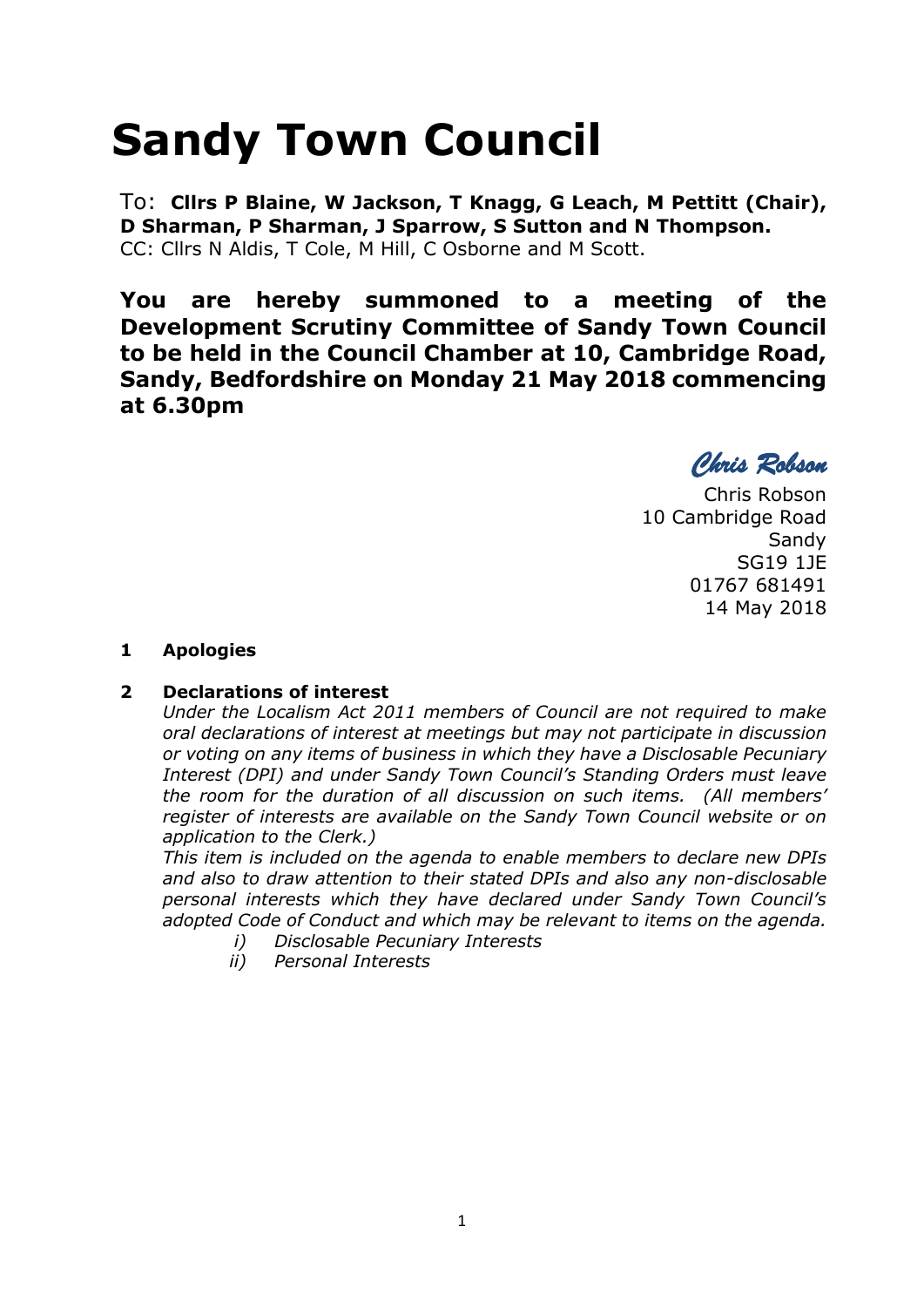# **3 Planning Applications**

To consider the following applications submitted for comment by Central Bedfordshire Council

| 26.05.18 | CB/18/01299/<br><b>FULL</b><br>Mr T Dennis<br><b>Bulldog Steel</b><br>Fabrications<br><b>Grange Nurseries</b><br>The Green<br>Beeston<br><b>SG19 1PG</b>                                                               | Erection of a new building/extension for storage<br>at Grange Nurseries, The Green, Beeston, SG19<br>1PG<br>Near neighbour 3 Grange Gardens, Beeston<br>notified.                                                                                                                                                                                                                                                                                                                            |
|----------|------------------------------------------------------------------------------------------------------------------------------------------------------------------------------------------------------------------------|----------------------------------------------------------------------------------------------------------------------------------------------------------------------------------------------------------------------------------------------------------------------------------------------------------------------------------------------------------------------------------------------------------------------------------------------------------------------------------------------|
| 27.05.18 | CB/18/01443/<br><b>FULL</b><br>$C/O$ Ms E<br>Beardmore<br>DLP Planning Ltd<br>The Green House<br>$41 - 42$<br>Clerkenwell                                                                                              | Erection of a single storey Special Vehicles<br>Operation facility comprising of vehicular repair<br>facilities (Class B21); office space (Class B1); and<br>ancillary facilities for use in association with<br>existing Use Class B8 operation, access and<br>anciliary works at London Road Industrial Estate,<br>Georgetownn Road, Sandy.<br><b>Near neighbours Frontier, Georgetown</b>                                                                                                 |
|          | Green<br>London<br>EC1R 0DU                                                                                                                                                                                            | Road, Sandy, SG19 2UB.                                                                                                                                                                                                                                                                                                                                                                                                                                                                       |
| 08.05.17 | CB/17/01326/<br><b>OUT</b><br>Mr Underwood<br><b>RKB Property</b><br><b>Investments Ltd</b><br>C/o DLP Planning<br>4 Abbey Court<br><b>Fraser Road</b><br>Priory Business<br>Park<br><b>Bedford</b><br><b>MK44 3WH</b> | Outline planning application with all matters<br>reserved except access, for the redevelopment of<br>the site to provide up to 33 no. residential (C3)<br>units, constituting 21 market units and 12<br>affordable housing units with associated<br>landscaping, car parking and utilities<br>infrastructure at the Former Sandy Service<br>Station, Tower Hill House, New Road, Sandy,<br>SG19 1NY.<br><b>Near neighbours Tesco, Sandy Station,</b><br><b>Station Road, Sandy notified.</b> |
| 14.05.18 | CB/18/01441/<br><b>FULL</b><br>Mr & Mrs Hassan<br>22 Prince<br>George's Drive<br>Sandy<br><b>SG19 1RN</b>                                                                                                              | Convert detached garage to habitable<br>accommodation with link extension to house<br>effecting front elevation at 22 Prince George's<br>Drive, Sandy, SG19 1RN.<br>Near neighbours 20,24,25 Prince George's<br>Drive, 35,37 Weaver Green, Sandy notified                                                                                                                                                                                                                                    |